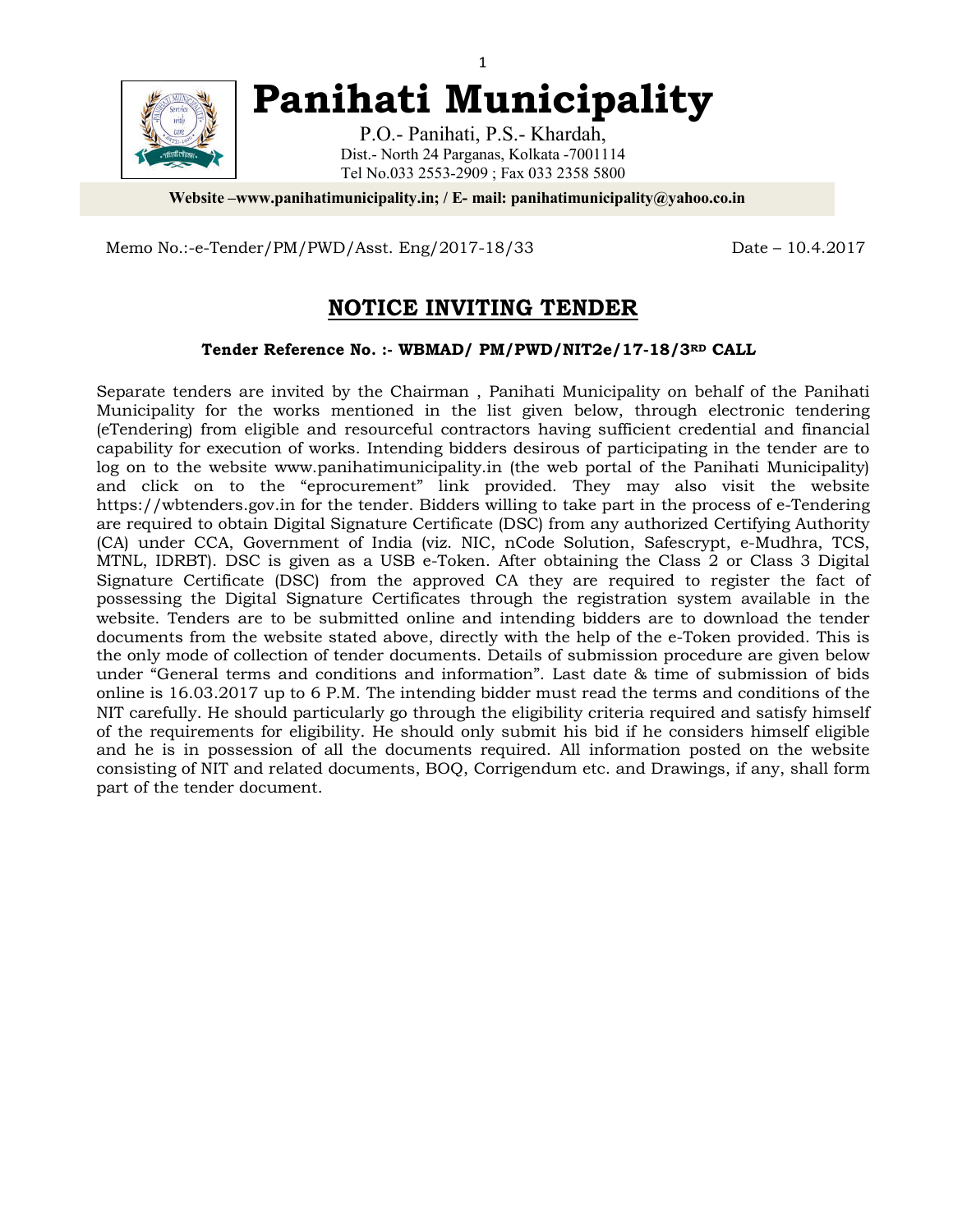### LIST OF WORKS

## N.I.T No. **WBMAD/ PM/PWD/NIT2e/17-18/3RD CALL**

| S1<br>no     | Name of Work                                                                                                           | EMD and<br>Tender Fee<br>Payable to  | Amount<br>put to<br>Tender () | Earnest<br>Money<br>Deposit<br>(2%) | Cost of<br>Tender<br>Paper<br>$\circ$                                       | Time<br>allowed<br>for<br>complet<br>ion | Sour<br>ce of<br>fund |
|--------------|------------------------------------------------------------------------------------------------------------------------|--------------------------------------|-------------------------------|-------------------------------------|-----------------------------------------------------------------------------|------------------------------------------|-----------------------|
| $\mathbf{1}$ | $\overline{2}$                                                                                                         | 3                                    | 4                             | 5                                   | 6                                                                           | $\overline{7}$                           | 8                     |
| 02           | Construction UPHC Building G+1<br>at Pathagar Road Ward no-3<br>under Panihati Municipality                            | Chairman<br>Panihati<br>Municipality | 4493820.00                    | 89877.00                            | $5000/-$<br>Cost of<br>Tender<br>Papper<br>Tender<br>Docum<br>ent &<br>Cess | 180<br>Days                              | <b>NUHM</b><br>Fund   |
| 02           | <b>Construction UPHC Building G1</b><br>at Ambika Mukherjee Road Ward<br>no 34 under Panihati<br>Municipality          | Chairman<br>Panihati<br>Municipality | 4493820.00                    | 89877.00                            | $5000/-$<br>Cost of<br>Tender<br>Papper<br>Tender<br>Docum<br>ent &<br>Cess | 180<br>Days                              | <b>NUHM</b><br>Fund   |
| 03           | <b>Construction UPHC Building G1</b><br>at R.N.T Road Vidyasagar<br>Kriangan Ward no 25 under<br>Panihati Municipality | Chairman<br>Panihati<br>Municipality | 4493820.00                    | 89877.00                            | $5000/-$<br>Cost of<br>Tender<br>Papper<br>Tender<br>Docum<br>ent &<br>Cess | 180<br>Days                              | <b>NUHM</b><br>Fund   |
| 04           | <b>Construction UPHC Building G1</b><br>at Saroj Mukherjee Road Ward<br>no 6 under Panihati Municipality               | Chairman<br>Panihati<br>Municipality | 4493820.00                    | 89877.00                            | $5000/-$<br>Cost of<br>Tender<br>Papper<br>Tender<br>Docum<br>ent &<br>Cess | 180<br>Days                              | <b>NUHM</b><br>Fund   |

# A. Date & Time Schedule

| Sl. No. | Particulars                                  | Date and Time    |  |
|---------|----------------------------------------------|------------------|--|
| A.      | Uploading of Tender (Online Publishing Date) | 10.04.2017 11.PM |  |
| Β.      | Documents download / start date (Online)     | 10.04.2017 11.PM |  |
| C.      | Starting date for on-line Bid submission     | 10.04.2017 11.PM |  |
| D.      | Closing date for on-line Bid Submission      | 22.04.2017 6 PM  |  |
| Е.      | Technical Bid opening                        | 25.04.2017 1 PM  |  |